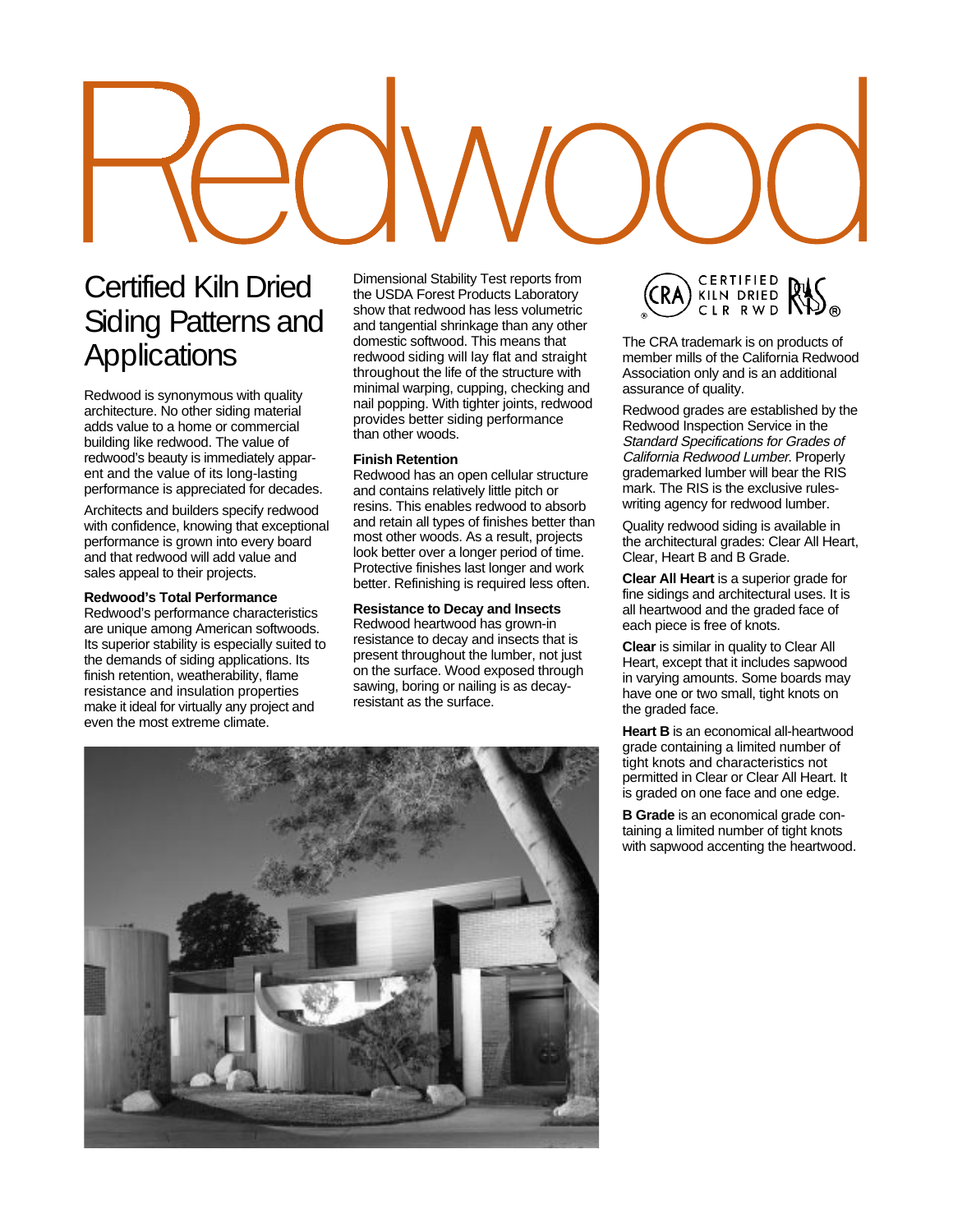### **Specifying** Storage & Handling

### **Grain**

Redwood lumber has either flat or vertical grain. Siding Is considered vertical grain when the annual growth rings form an angle of 45 degrees or more with the surface of the siding. If the angle is less than 45 degrees, the siding is known as flat grain. Vertical grain siding possesses enhanced dimensional stability and will hold paints and finishes better than flat grain.



### **Seasoning**

Clear All Heart, Clear, Heart B and B Grade sidings are available Certified Kiln Dried for applications requiring minimal shrinkage and top performance. Redwood kiln dried to accepted standards will include the words "Certified Kiln Dried" or the initials "CKD" in the grademark on each piece or package of siding or be so specified on the invoice.

### **Patterns**

Standard redwood siding patterns include: bevel, rabbeted bevel, tongue and groove, shiplap, channel shiplap and V shiplap. Board and batten siding is laid up using standard size boards.

### **Pattern Numbers**

Each siding pattern has a pattern number. To ensure delivery of the proper product, the pattern number should be included on specifications and invoices. Pattern details are given in CRA's Architectural Guide and Redwood Pattern Book.

### **Textures**

Surfaced sidings have a smooth, planed face, emphasizing the wood's grain and color.

Saw-textured sidings have resawn faces providing a rough textured appearance that holds finishes extremely well.

### **Specifying Redwood Siding**

To ensure delivery of the proper siding product, the specifications should include: use, grade, grain, seasoning, pattern description and number, and surface texture.

### **For Example**

Redwood lumber for <sup>1</sup>exterior siding shall be CRA-RIS grademarked redwood, <sup>2</sup>Heart B grade, <sup>3</sup>mixed grain. <sup>4</sup>Certified Kiln Dried, 5 1x8 channel V shiplap, <sup>6</sup> pattern 785R, 7 saw-textured face to be exposed.

| <sup>1</sup> l Jse     | <sup>5</sup> Pattern        |
|------------------------|-----------------------------|
| <sup>2</sup> Grade     | <sup>6</sup> Pattern Number |
| <sup>3</sup> Grain     | <sup>7</sup> Texture        |
| <sup>4</sup> Seasoning |                             |

In addition, the Installation section of the specification should specify: non-corrosive fastener materials, type and size; bearing and fastener spacing requirements; water repellent application as appropriate, and field priming of cut edges.

### **Storage and Handling**

Redwood siding and trim are quality finish products and should be handled with care. At the job site, redwood siding should be kept completely under cover and off the ground. Water-proof coverings should allow air to circulate between the covering and the siding. Keeping the siding clean and dry will help to eliminate the possibility of finish problems. For protection, redwood siding is now available wrapped in moisture-proof paper at the sawmill and it should not be unwrapped until installation begins.

### **Priming**

It is recommended that a water repellent containing mildewcide be applied to all surfaces of redwood siding before construction begins. This will inhibit the movement of moisture as well as mildew growth, two conditions which can severely damage a finish coating. When a clear, bleached or semitransparent finish is to be applied later, a preliminary coat of water repellent will protect against weathering and construction staining prior to final finishing. For best performance, special care should be given to end grain; cut ends should be coated before installation. Redwood siding should always be back-primed. Factory priming or pre-finishing is highly recommended.

# Application

### **General Application Information**

Careful attention to construction detailing is necessary to prevent moisture penetration into the siding and the wall cavity. Flashing over window and door headers and at other horizontal siding breaks should be sufficiently sized, well placed, tightly anchored and sealed with caulking. Thorough caulking of all joints with a non-hardening compound is important, particularly at the butt joints of short length siding laid vertically. High performance caulks such as polyurethane, polysulfide or acrylic latex are recommended for best results.

The lowest edge of siding should be at least 6 inches off the ground to prevent moisture problems. It is particularly important that end grain at the bottom of vertical siding be coated with water repellent. The use of a drip cap at the lower edge of the siding is recommended.

A water repellent building paper, with a permeability rating of at least 5 perms, should be applied over sheathing. This will help reduce water and wind penetration.

**Note:** There have been reports of problems arising from the combination of wood siding and rigid plastic foam sheathings. CRA advises caution. Request Redwood Technical Data Sheet Using Redwood Siding Over Rigid Foam Sheathing.

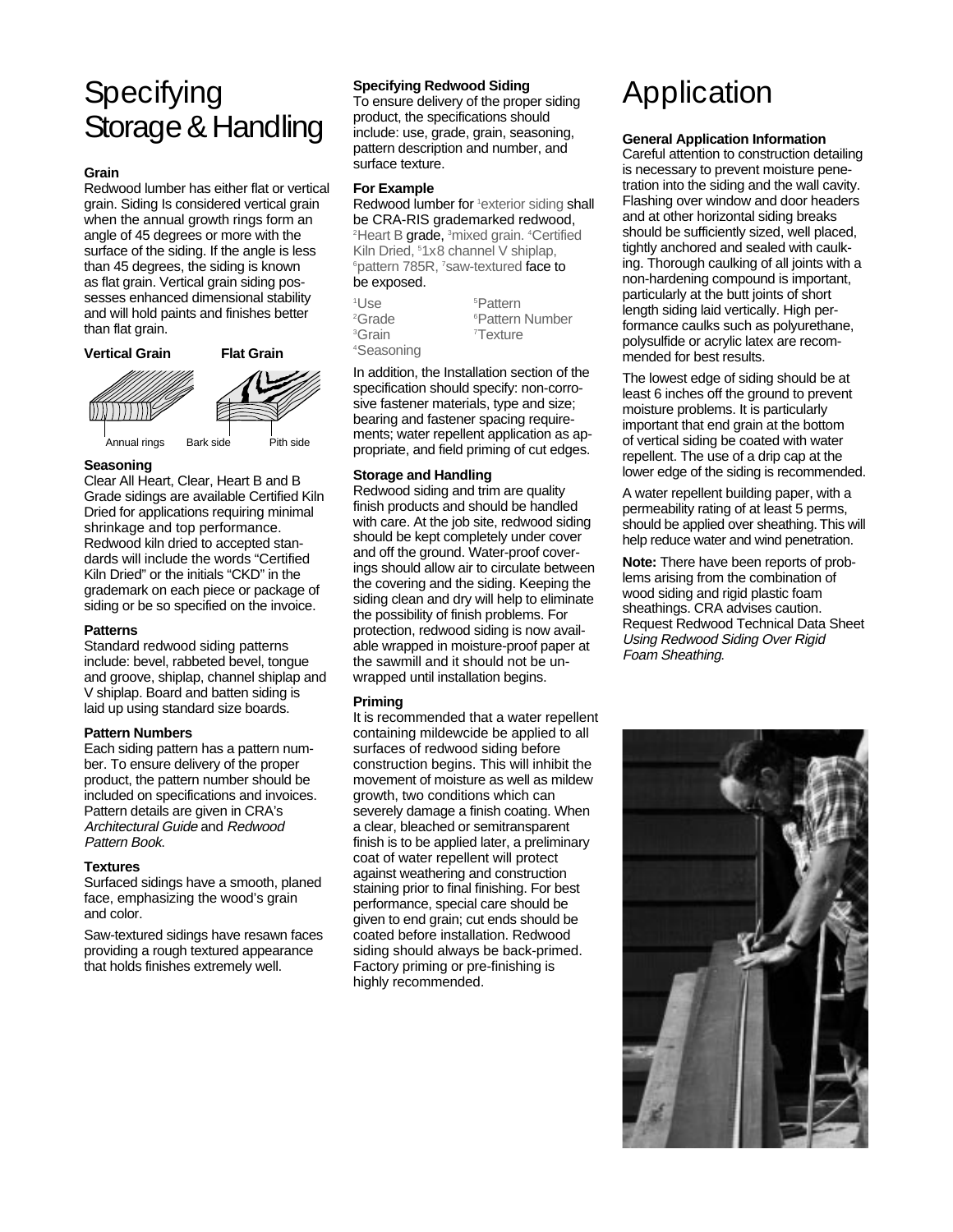### **Measuring and Cutting**

All butt joints must occur over a stud or solid blocking. Be sure that siding fits snugly against corner strips and trim. Mitered corners, sometimes used with thicker patterns, should be cut in a miter box. Plain bevel siding requires a compound miter. Predrill nail holes for all ends, especially mitered ends.

Using bevel cuts at a 45° angle (see illustration) can minimize the appearance of gaps if end shrinkage does occur.



Do not reduce CRA lap recommendations as this can result in damage from wind-driven water. Carefully observe expansion clearance requirements for the siding pattern selected.

### **Nailing**

Nailing recommendations refer to nailing siding to every stud or (for vertical coursing) each 2x4 blocking line, at not more than 24 inches on center.

Selection of proper nails is important. Siding nails with annular-ringed shanks provide the best holding power. All nails must be either stainless steel, aluminum or top-quality, domestic, hot-dipped galvanized. Electroplated galvanized nails are not recommended. Poor quality nails will react with redwood's natural decay-resisting extractives, and will cause unsightly stains.

Nails can be countersunk (not more than 1/16 inch) or driven flush with wood surfaces. Unfilled nail holes may not be particularly noticeable where natural finishes are used as long as proper quality nails have been used. At mitered corners, or near the edge or end of a piece, pre-drill the nail hole to avoid splitting the wood. Nails must be long enough to penetrate into studs (or stud and wood sheathing combined) at least 1-1/2 inches. Do not fasten siding to only composition or pressed fiber sheathing as those materials provide no nail-holding power.

Do not use staples for redwood siding. Staples do not provide adequate holding power and most are not corrosion-resistant.

### **Preventing Moisture Problems**



Proper interior and exterior wall construction prevents moisture problems. Building paper should have a permeability rating of 5 perms, the vapor barrier, a maximum of 1 perm.

Moisture is the largest cause of siding and finish problems. Most problems can be avoided if precautions are taken during construction. Understanding the dynamics of wood's reaction with moisture will be the builder's best protection against callbacks.

New energy-efficient construction techniques increase the amount of humidity within homes and commercial buildings. Efficient insulation, storm windows, weatherstripping, as well as heating equipment and appliances that retain warmth add to the build-up of interior moisture vapor.

This invisible moisture is one of the least understood and most troublesome

causes of structural and finish failures. It moves as invisible moisture vapor from the warm interior of the house toward the cold exterior. Vapor travels through plaster, insulation and wood and may condense into water as it approaches the colder exterior surfaces of the sidewall. This can sometimes result in structural damage as well as siding cupping and nail popping. Water entering the siding can also cause finishes to blister, peel and discolor.

Vapor barriers are necessary to prevent migration of moisture vapor. They must be applied to the warm side of the stud wall, directly under the finish material. There are several types; the most frequently used are either plastic or aluminum sheet material with a rating of one perm or less. Those sheets should overlap at least 2 inches at their edges. Ordinary building felt is not a vapor barrier.

When residing an existing house without a vapor barrier, an effective solution can be to paint the inner side of the exterior walls with a vapor barrier paint.

Attic areas should be adequately vented to prevent vapor from condensing on cold surfaces or penetrating through the ceiling. Critical sources of humidity, such as kitchens, baths and laundries, are best ventilated by fans that exhaust outdoors. Crawl spaces should be well ventilated all around the house; the vent area should equal about 1/50th of total floor space. Keep vents free of obstructions. Movement of vapor into stud spaces from crawl spaces may take place as water evaporates from the ground under the house, and can be retarded by laying polyethylene film over the ground. Basements may be a source of considerable dampness and require effective ventilation.

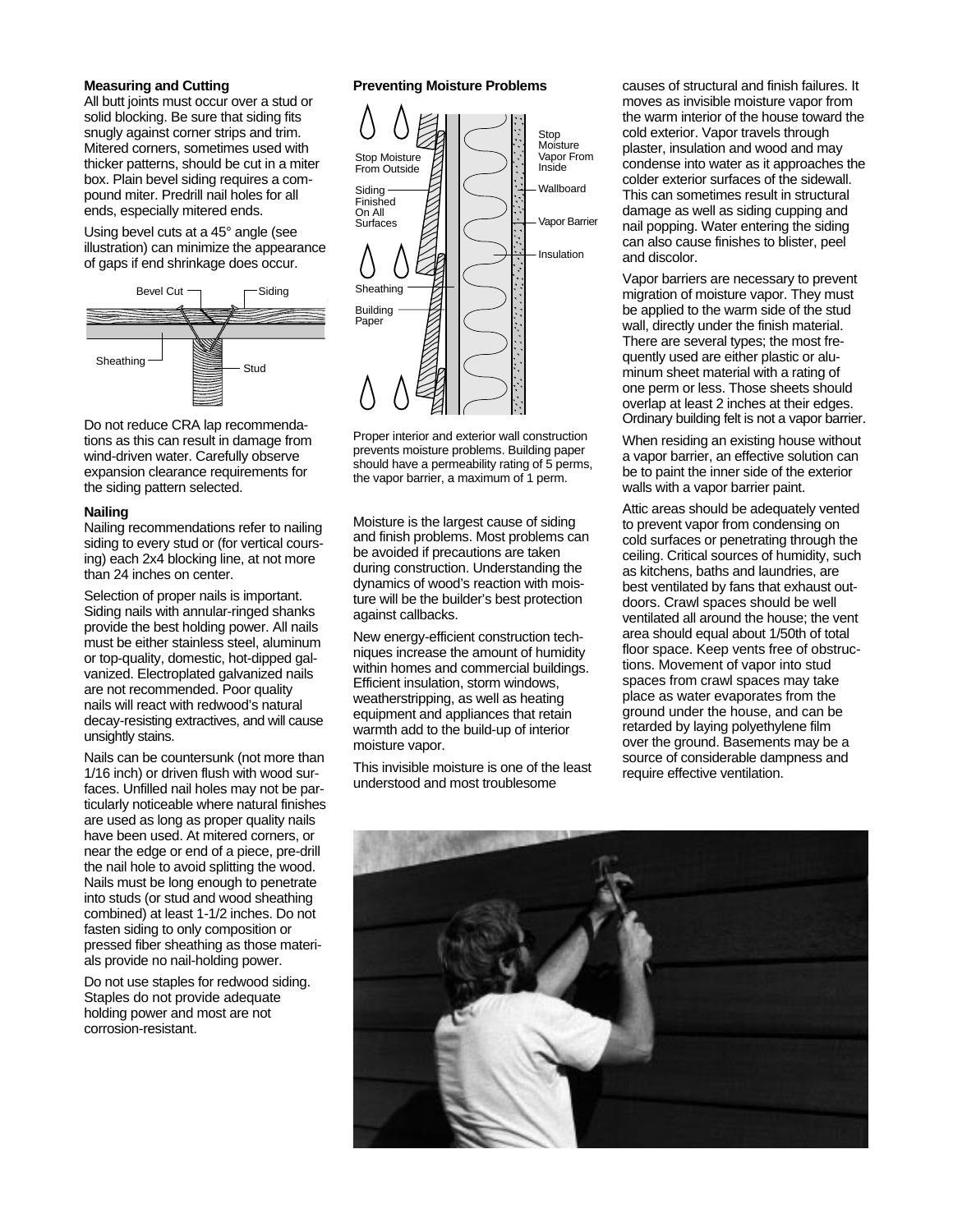### Bevel & Rabbeted Bevel Patterns

Redwood bevel siding, also known as lap or clapboard siding, has the timeless appeal of a strong traditional style and provides the deepest horizontal shadow line of all siding patterns.

Bevel siding is produced in both plain and rabbeted patterns. Each is available in two different butt thicknesses for variation in depth of shadow line and insulation value.

Plain bevel patterns produce a bolder shadow line than rabbeted bevel patterns of the same thickness. Rabbeted bevel, with its 1/2-inch rabbet milled to fit over the thin edge of the preceding course, allows the siding to lay flat against the studs or sheathing. Rabbeted patterns provide a weathertight lap and lay up with greater coverage than plain patterns.

### **Availability**

Bevel and rabbeted bevel sidings are available in all architectural grades.

Plain bevel siding has a smooth surface on one face and a saw-textured surface on the other face. Either face may be exposed. Rabbeted bevel siding is available with either a smooth or sawtextured face. Saw-textured faces are more even in color and appearance and they hold finishes better.

### **Installation**

With plain bevel patterns, use a furring strip to support the lower edge of the starting course. With rabbeted patterns, the bottom course should be supported by a nailing strip sawn from the thin

### **Plain Bevel Horizontal Siding (Side View)**



Face nail with one nail only per bearing. Drive nail so shank just clears the tip of the preceding undercourse. The space between the nail shank and the tip of the preceding course should not exceed 1/8 inch.

edge of the pattern. Nail bevel siding at every stud, which should not exceed 24 inches on center.

For plain bevel siding, a lap of one inch is required to ensure weather-tightness.

**Note:** With CKD rabbeted bevel patterns, an expansion clearance of 1/8 inch is required in the rabbet.

### **Sample Specification**

Exterior siding shall be CRA-RIS grademarked redwood Clear grade, mixed grain, Certified Kiln Dried, 3/4x8 Rabbeted Bevel, pattern 372, with a saw-textured face.



### **Rabbeted Bevel Horizontal Siding (Side View)**



Face nail with one nail only per bearing. Position material to allow expansion clearance of 1/8 inch. Drive nail about one inch above lower edge of course.

### **Surface Feet of Bevel Siding to Cover 1 Square (100 sq. ft.)**

| <b>Nominal</b><br>Width | Plain | Rabbeted |
|-------------------------|-------|----------|
| 4 inch                  | 160   | 128      |
| 5 inch                  | 143   |          |
| 6 inch                  | 134   | 117      |
| 8 inch                  | 124   | 117      |
| 10 inch                 | 122   | 113      |

### **Size Availability Bevel & Rabbeted Bevel Bevel**

|            | ⊿"        | 5" | ്ദ് | י'8 | 10" |
|------------|-----------|----|-----|-----|-----|
| $1/2$ inch | $\bullet$ |    |     |     |     |
| $3/4$ inch |           |    |     |     |     |

### **Rabbeted Bevel S1S-2E smooth**

|            | ⊿"        | 5" | ና" | ጸ" | 10" |
|------------|-----------|----|----|----|-----|
| $1/2$ inch | $\bullet$ |    |    |    |     |
| $3/4$ inch |           |    |    |    |     |
|            |           |    |    |    |     |

### **Rabbeted Bevel S1S-2E saw-textured**

|            |  |  | ייח י |  |
|------------|--|--|-------|--|
| $3/4$ inch |  |  |       |  |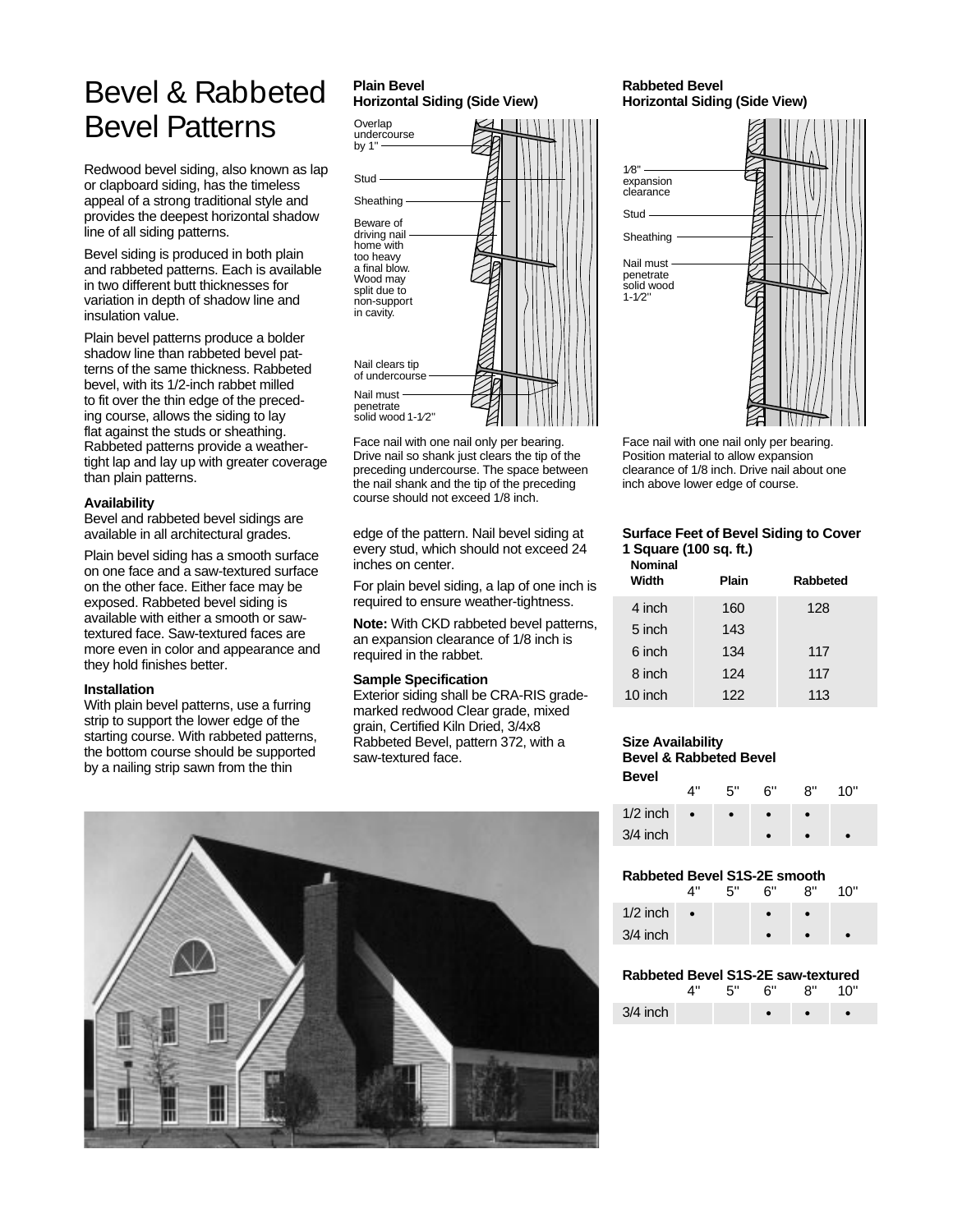### Tongue & Groove

Redwood tongue and groove siding is versatile and weathertight. Its variety of refined patterns has established a permanent place in residential and commercial architecture. Tongue and groove siding can be laid up vertically, horizontally or diagonally and is ideal for matched interior-exterior combinations. Tongue and groove patterns are produced in square edge, eased (slightly rounded) edge and various widths of V groove edges. The latter create a shadow line emphasizing the direction of the courses. Various design effects are achievable by alternating patterns and board widths.

### **Availability**

Tongue and groove sidings are available in all architectural grades.

Standard tongue and groove patterns come from the mill with a smooth surface on both faces. Reversible patterns are saw-textured on one face and surfaced smooth on the other. All tongue and groove siding patterns can be special ordered saw-textured. Saw-textured faces are more even in color and appearance and they hold finishes better. Tongue and groove redwood is also available in thinner patterns commonly used for interior paneling.

#### **Installation**

Tongue and groove siding is properly applied with the groove edge down; this assures a weathertight wall.

Horizontally-applied tongue and groove siding should be nailed at every stud, not exceeding 24 inches on center. Siding applied vertically should be nailed to 2x4 horizontal blocking that is

### **Tongue and Groove Horizontal Siding (Side View)**



For 4-and 6-inch widths of tongue and groove siding over solid wood sheathing, blind nailing is possible using one 8-penny finishing nail per bearing.

installed between the studs at not more than 24 inches on center. As an alternative, vertical siding may be nailed to 1x3 furring strips and solid wood sheathing at 24 inches on center.

#### **Sample Specification**

Exterior siding shall be CRA-RIS grademarked redwood Clear grade, vertical grain, Certified Kiln Dried, 1x8 Tongue and Groove, pattern 712R, saw-textured face to be exposed.

### **Tongue and Groove Horizontal Siding (Side View)**



Tongue and groove siding 8 inches or wider should be face-nailed, using two 8-penny nails per bearing.

### **Surface Feet of Tongue & Groove Siding to Cover 1 Square (100 sq. ft.)**

| 128 |                        |
|-----|------------------------|
| 118 |                        |
| 117 |                        |
| 113 |                        |
|     | <b>Coverage Factor</b> |

### **Size Availability Tongue & Groove Eased Edge S2S-CM**

|                | 4" | 6" | 8" | 10" |
|----------------|----|----|----|-----|
| 1 inch         |    |    |    |     |
| <b>V1S S2S</b> | 4" | 6" | 8" | 10" |
| 1 inch         |    |    |    |     |

### **V2S-S1S Saw Textured 1S**

|        | <b>С"</b> | יים | 10" |
|--------|-----------|-----|-----|
| 1 inch |           |     |     |

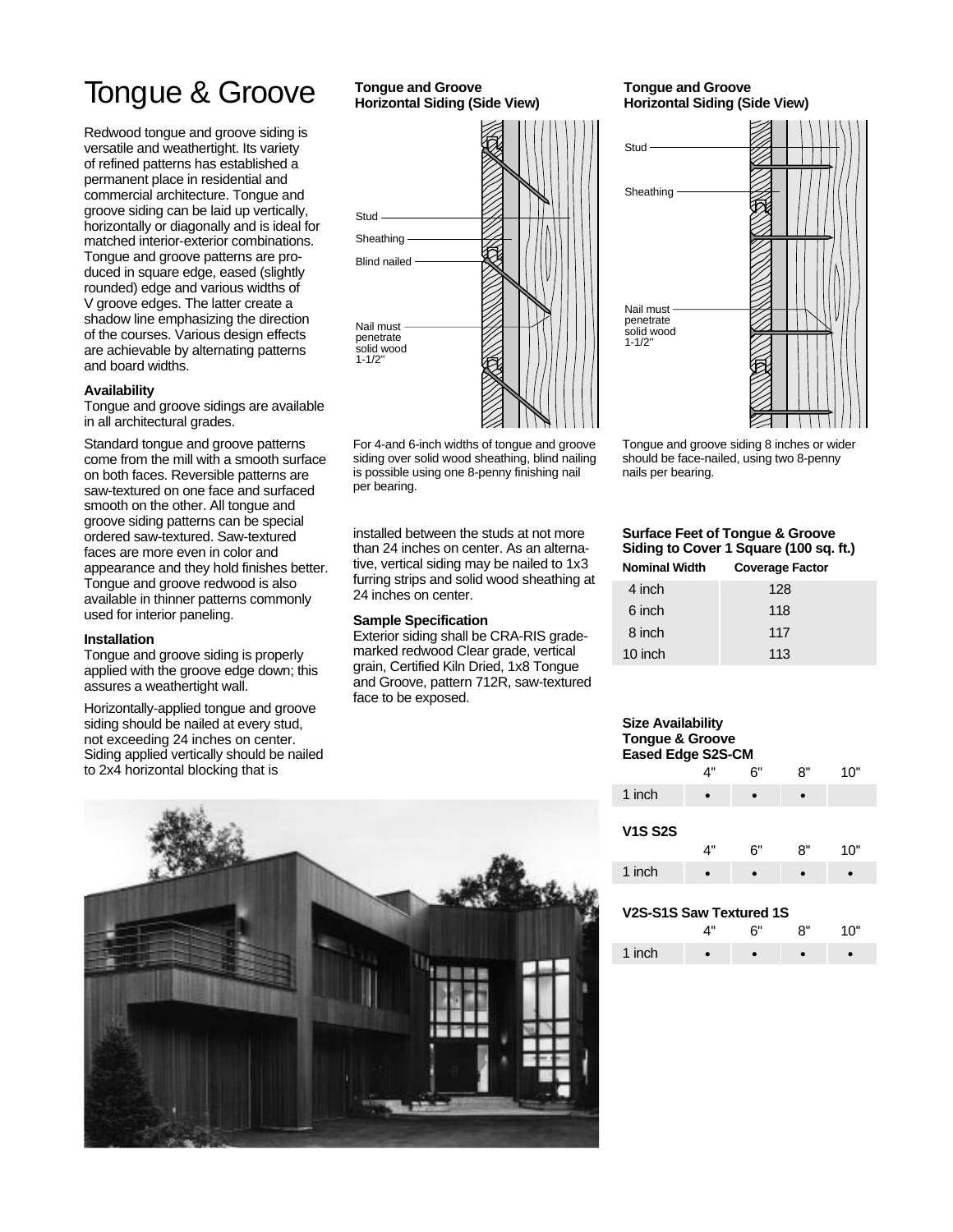### Shiplap & Channel Shiplap

Redwood shiplap patterns are widely used for siding and paneling because of the varied visual effects that can be achieved. The boards are self-aligning, which makes installation easy. Shiplap patterns form strong, deliberate shadow lines.

Shiplap siding in V channel, Cove and Boston shiplap patterns can be applied either horizontally or vertically. Squareedged channel shiplap patterns should only be applied vertically.

### **Availability**

Shiplap sidings are available in all architectural grades.

Standard shiplap siding has a smooth finish on both sides, except those patterns designated with the suffix R, which are reversible. Those have a saw-textured channel pattern on one side and a smooth finish V pattern on the other. Shiplap siding patterns can be special ordered with a saw-textured face. Saw-textured faces are more even in color and appearance and they hold finishes better.

#### **Installation**

Shiplap sidings applied horizontally start with the bottom course and are nailed at each stud, which should not exceed 24 inches on center. Channel shiplap pattern sidings require a 1/8-inch expansion clearance in each joint.

Shiplap siding applied in vertical courses should be nailed to 2x4 horizontal blocking that is installed between the studs at not more than 24 inches on center. As an alternative, vertical siding may be nailed to horizontal 1x3 furring strips and solid wood sheathing at 24 inches on center.

#### **Sample Specification**

Exterior siding shall be CRA-RIS grademarked redwood Clear All Heart grade, mixed grain, Certified Kiln Dried, 1x8 V Shiplap, pattern 794, smooth face.

**Surface Feet of Shiplap Siding to Cover 1 Square (100 sq.ft.)**

| <b>Nominal Width</b> | <b>Coverage Factor</b> |
|----------------------|------------------------|
| 6 inch               | 124                    |
| 8 inch               | 121                    |
| 10 inch              | 116                    |

#### **Size Availability Shiplap Patterns**

| <b>SHIPIAP FAILERTS</b> |      |    |     |  |
|-------------------------|------|----|-----|--|
|                         | . 6" | ጸ" | 10" |  |
| 1 inch                  |      |    |     |  |

### **Channel Shiplap Vertical Siding (Overhead View)**



Nail must penetrate solid wood  $1 - 1/2'$ 

Use one nail an inch from the lap for 6-inch Channel Shiplap. Face nail with two nails per bearing for 8-inch and wider patterns. Space nails 1-1/2 inches from edge of overlap and two inches from edge of underlap for 8-inch boards. Nail wider patterns proportionately.

For 6-inch V Shiplap patterns, use one nail per bearing with the nailing point one inch from the overlapping edge. For patterns 8 inches and wider, face nail with two siding nails per bearing. Position nails one quarter the width of the material in from each edge.



### **V Shiplap Horizontal Siding (Side View)**

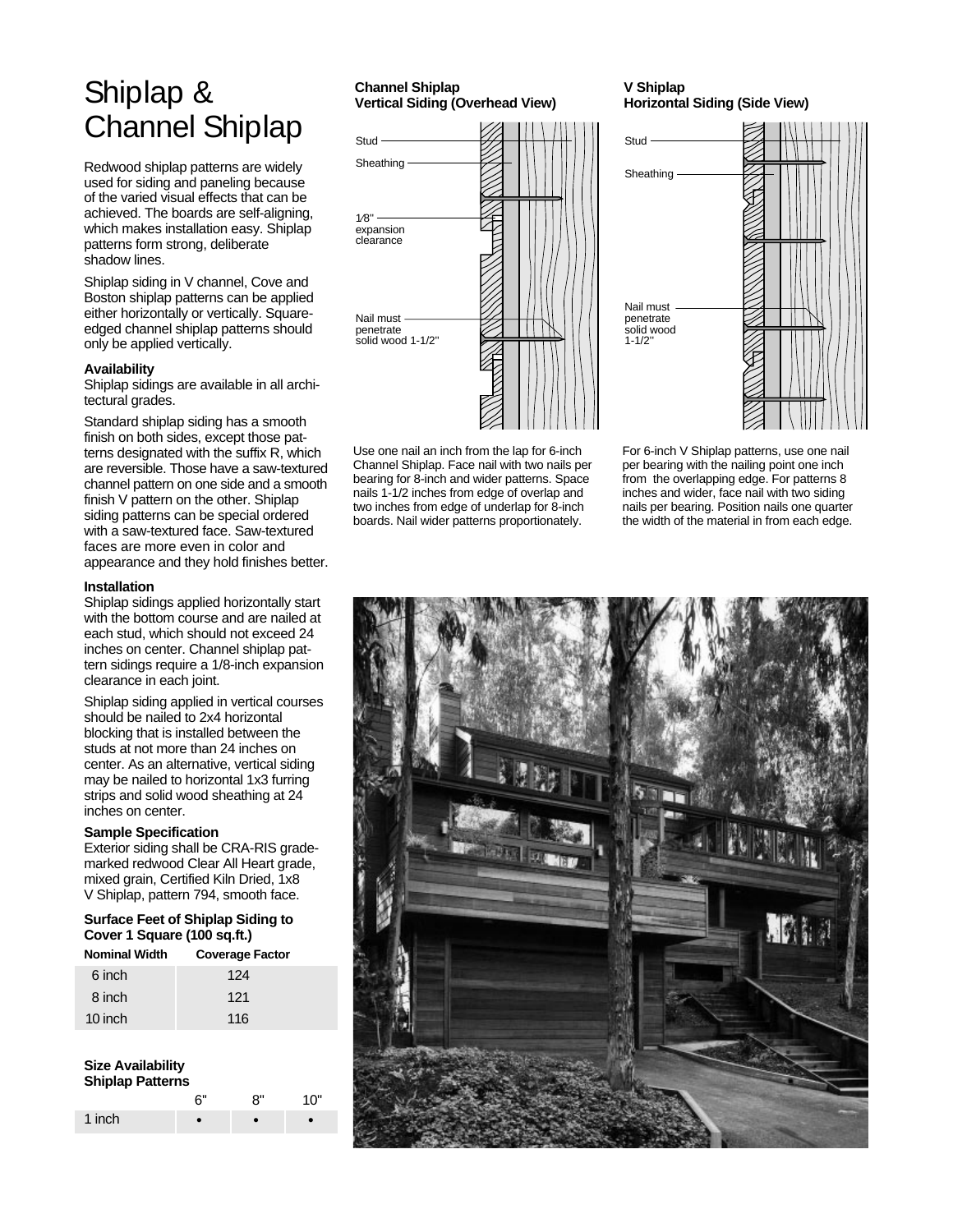## Board & Batten

The popular board and batten siding styles are not, strictly speaking, siding patterns but are created using standard size lumber. Any number of interesting treatments can be created, including various width battens over wide board, even spaced board and batten, and reverse board and batten.

### **Availability**

Any clear or tight-knot grade of redwood lumber may be used, either with smooth or saw-textured face. Clear All Heart, Clear, Heart B and B Grade lumber is available Certified Kiln Dried.

### **Installation**

Board and batten patterns should only be applied vertically. Boards should be nailed to horizontal blocking placed not more than 24 inches on center. As an alternative, 1x3 or greater horizontal furring strips may be applied over solid wood sheathing.

### **Sample Specification**

Exterior siding shall be CRA-RIS grademarked redwood, B grade, mixed grain, Certified Kiln Dried, 1x10 saw-textured and 1x2 saw-textured battens.

### **Board and Batten Siding**

| <b>Thickness</b> |           | Width          |            |
|------------------|-----------|----------------|------------|
| Nominal          | Surfaced  | Nominal        | Surfaced   |
|                  |           | 2              | $1 - 1/2$  |
| 1                | 11/16     | 3              | $2 - 1/2$  |
| $1 - 1/4$        | 1         | $\overline{4}$ | $3 - 1/2$  |
| 2                | $1 - 1/2$ | 6              | $5 - 1/2$  |
|                  |           | 8              | $7 - 1/4$  |
|                  |           | 10             | $9 - 1/4$  |
|                  |           | 12             | $11 - 1/4$ |

### **Board and Batten Vertical Siding (Overhead View)**



Space underboards at least 1/2 inch apart and nail with one nail per bearing through the center of the material. For boards wider than 8'', use two face nails evenly spaced. Wider spacing may be used with wider battens. Nail batten strips through the center so the nail shank passes through the space. Make certain the batten laps the underboard at least 1/2 inch on both sides.



Board and batten siding can have a variety of appearances depending on the width of boards and battens. A reverse board and batten pattern is achieved by placing wide boards over the narrow battens.